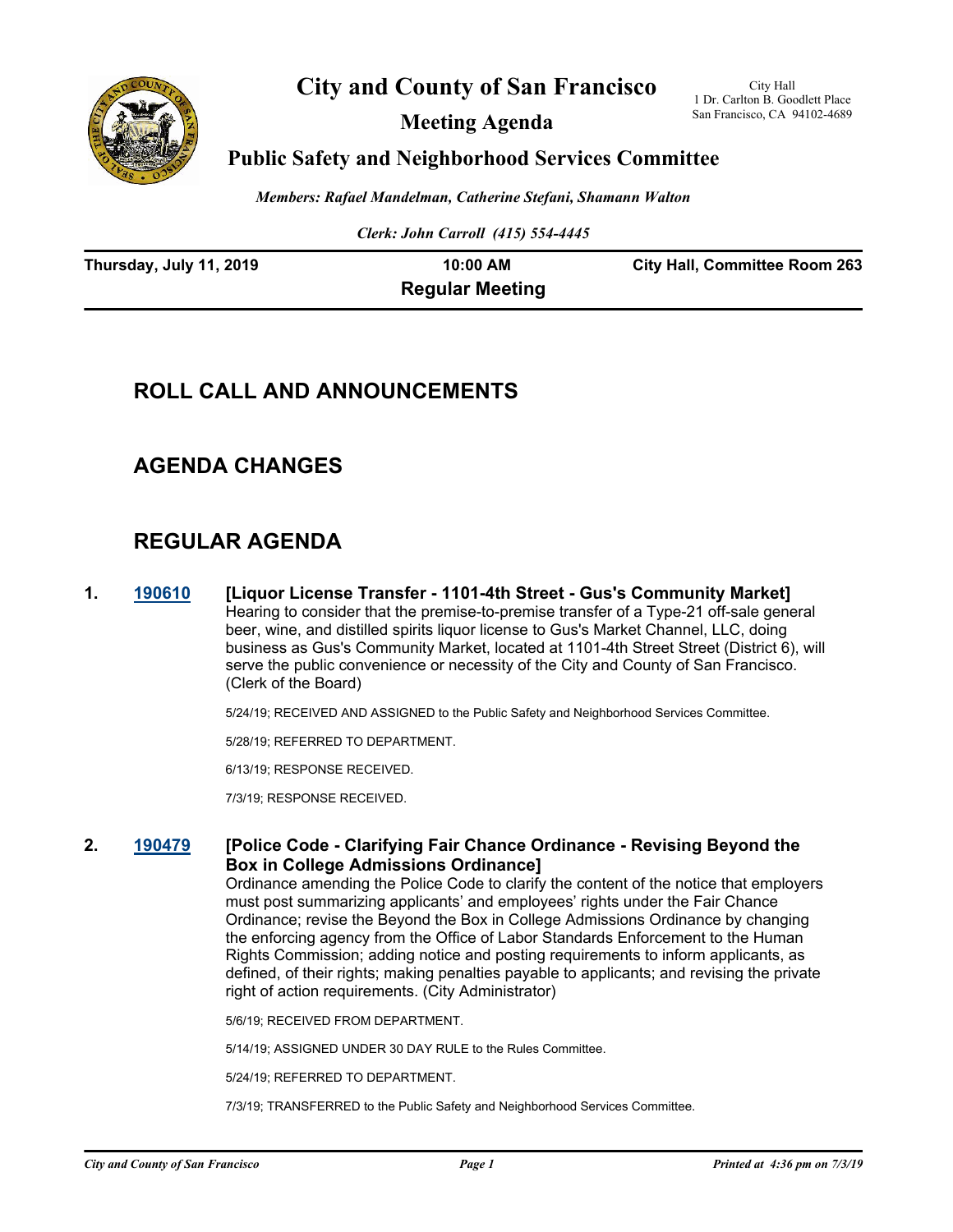## **3. [190740](http://sfgov.legistar.com/gateway.aspx?m=l&id=34862) [Hearing - 2019 San Francisco City Survey Report]**

#### **Sponsor: Mandelman**

Hearing to discuss the 2019 San Francisco City Survey, a report measuring San Francisco residents' opinions on the public services they experience every day and asking about perceptions of quality of life on topics like public safety and homelessness; and requesting the Office of the Controller to report.

6/25/19; RECEIVED AND ASSIGNED to the Public Safety and Neighborhood Services Committee.

7/1/19; REFERRED TO DEPARTMENT.

# **ADJOURNMENT**

# **LEGISLATION UNDER THE 30-DAY RULE**

*NOTE: The following legislation will not be considered at this meeting. Board Rule 3.22 provides that when an Ordinance or Resolution is introduced which would CREATE OR REVISE MAJOR CITY POLICY, the Committee to which the legislation is assigned shall not consider the legislation until at least thirty days after the date of introduction. The provisions of this rule shall not apply to the routine operations of the departments of the City or when a legal time limit controls the hearing timing. In general, the rule shall not apply to hearings to consider subject matter when no legislation has been presented, nor shall the rule apply to resolutions which simply URGE action to be taken.*

#### **[190710](http://sfgov.legistar.com/gateway.aspx?m=l&id=34832) [Health Code - Food Preparation and Service Establishment Disclosures] Sponsor: Peskin**

Ordinance amending the Health Code to replace the requirement that food preparation and service establishments post a symbol issued by the Department of Public Health with a requirement to post a color-coded placard indicating whether the establishment has passed (green), conditionally passed (yellow), or failed (red) a health inspection; and clarifying some of the terminology pertaining to violations and remedies and penalties for same.

6/18/19; ASSIGNED UNDER 30 DAY RULE to the Public Safety and Neighborhood Services Committee.

6/27/19; REFERRED TO DEPARTMENT.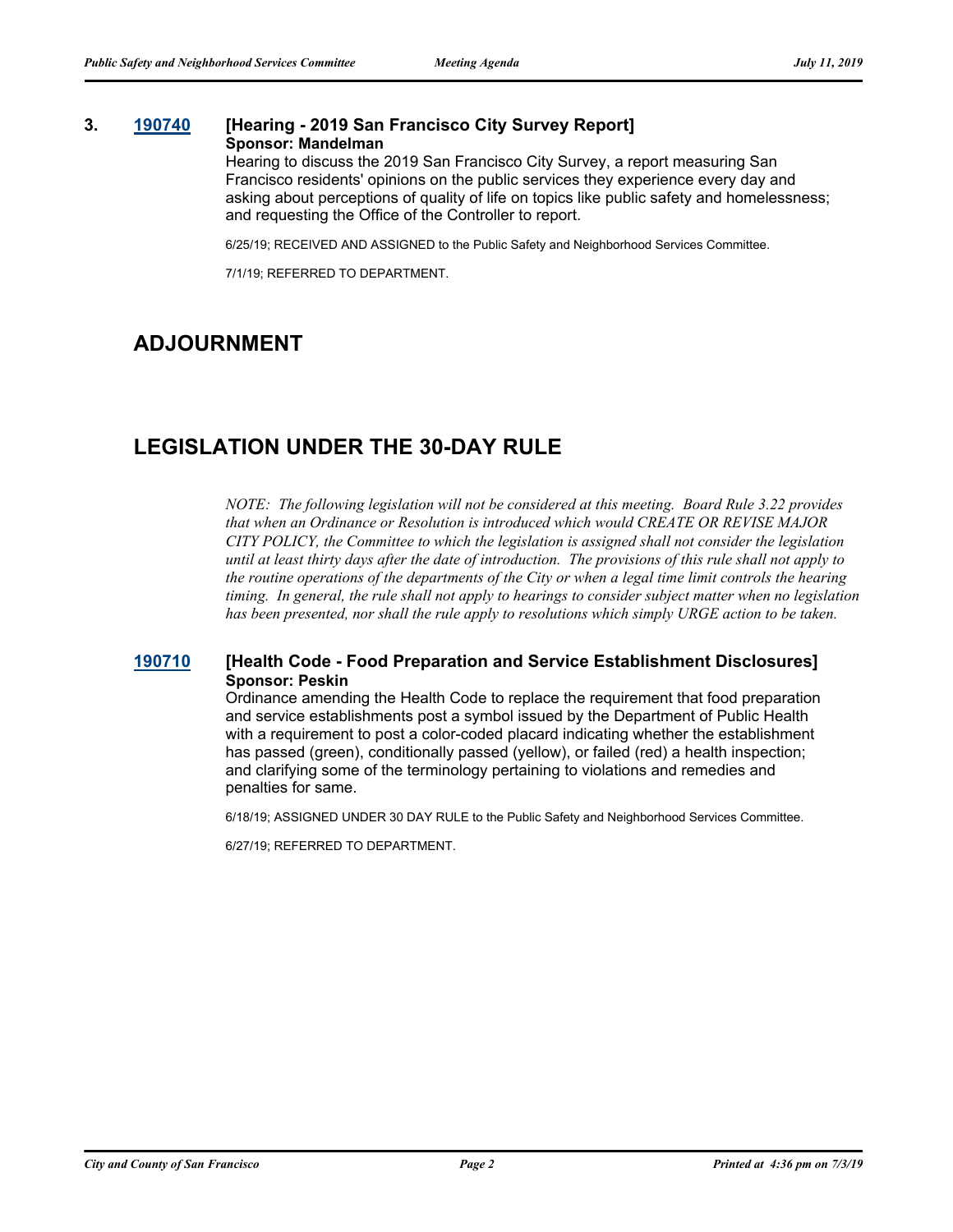## **Agenda Item Information**

Each item on the Consent or Regular agenda may include the following documents:

1) Legislation, 2) Budget and Legislative Analyst report,

3) Department or Agency cover letter and/or report, 4) Public correspondence

Items will be available for review at City Hall, 1 Dr. Carlton B. Goodlett Place, Room 244, Reception Desk.

## **Meeting Procedures**

The Board of Supervisors is the legislative body of the City and County of San Francisco. The Board has several standing committees where ordinances and resolutions are the subject of hearings at which members of the public are urged to testify. The full Board does not hold a second public hearing on measures which have been heard in committee.

Board procedures do not permit: 1) persons in the audience to vocally express support or opposition to statements by Supervisors or by other persons testifying; 2) ringing and use of cell phones, pagers, and similar sound-producing electronic devices; 3) bringing in or displaying signs in the meeting room; and 4) standing in the meeting room.

Each member of the public will be allotted the same maximum number of minutes to speak as set by the President or Chair at the beginning of each item or public comment, excluding City representatives, except that public speakers using interpretation assistance will be allowed to testify for twice the amount of the public testimony time limit. If simultaneous interpretation services are used, speakers will be governed by the public testimony time limit applied to speakers not requesting interpretation assistance. Members of the public who want a document placed on the overhead for display should clearly state such and subsequently remove the document when they want the screen to return to live coverage of the meeting.

IMPORTANT INFORMATION: The public is encouraged to testify at Committee meetings. Persons unable to attend the meeting may submit to the City, by the time the proceedings begin, written comments regarding the agenda items. These comments will be made a part of the official public record and shall be brought to the attention of the Board of Supervisors. Written communications should be submitted to the Clerk of the Board or Clerk of the Committee: 1 Dr. Carlton B. Goodlett Place, Room 244, San Francisco, CA 94102. Communications not received prior to the hearing may be delivered to the Clerk of the Board or Clerk of the Committee at the hearing and you are encouraged to bring enough copies for distribution to all of its members.

LAPTOP COMPUTER FOR PRESENTATIONS: Contact City Hall Media Services at (415) 554-7490 to coordinate the use of the laptop computer for presentations. Presenters should arrive 30 minutes prior to the meeting to test their presentations on the computer.

COPYRIGHT: System content that is broadcasted live during public proceedings is secured by High-bandwidth Digital Content Protection (HDCP), which prevents copyrighted or encrypted content from being displayed or transmitted through unauthorized devices. Members of the public who utilize chamber digital, audio and visual technology may not display copyrighted or encrypted content during public proceedings.

AGENDA PACKET: Available for review in the Office of the Clerk of the Board, City Hall, 1 Dr.Carlton B Goodlett Place, Room 244, or on the internet at http://www.sfbos.org/meetings. Meetings are cablecast on SFGovTV, the Government Channel 26. For DVD copies and scheduling call (415) 554-4188.

LANGUAGE INTERPRETERS: Requests must be received at least 48 hours in advance of the meeting to help ensure availability. Contact Peggy Nevin at (415) 554-5184. AVISO EN ESPAÑOL: La solicitud para un traductor debe recibirse antes de mediodía de el viernes anterior a la reunion. Llame a Peggy Nevin at (415) 554-5184. Paunawa: Ang mga kahilingan ay kailangang matanggap sa loob ng 48 oras bago mag miting upang matiyak na matutugunan ang mga hiling. Mangyaring tumawag ka sa (415) 554-5184.